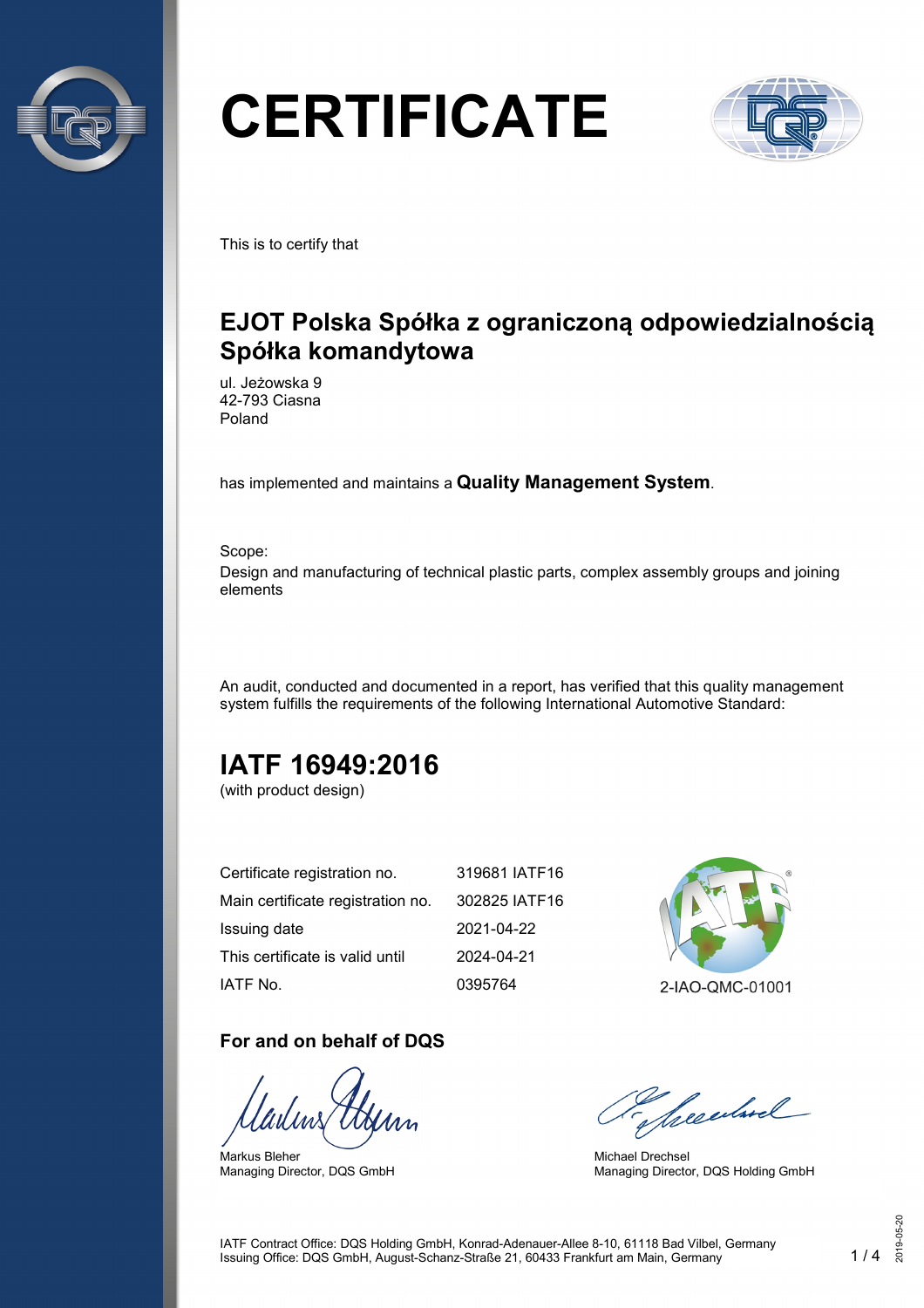

**Annex to certificate registration no.: 319681 IATF16 IATF-No.: 0395764**

### **EJOT Polska Spółka z ograniczoną odpowiedzialnością Spółka komandytowa**



ul. Jeżowska 9 42-793 Ciasna Poland

**Remote Location Scope**

**402855 EJOT AUSTRIA GmbH & Co KG Grazer Vorstadt 146 8570 Voitsberg Austria**

Sales

**495398 EJOT Schweiz AG Uttwilerstraße 3 8582 Dozwil Switzerland**

Sales

**402865 EJOT Fastening Systems Taicang Co., Ltd.** Sales **No.165, Fada Road, Loudong Street, Taicang Jiangsu, 215413 China**

**435504 EJOT CZ s.r.o. Zděbradská 65 25101 Rícany-Jazlovice Czech Republic**

Sales

**313954 EJOT GmbH & Co. KG Adolf-Böhl-Straße 7 57319 Bad Berleburg Germany**

Purchasing, Logistics, Product Design, Process Design, Sales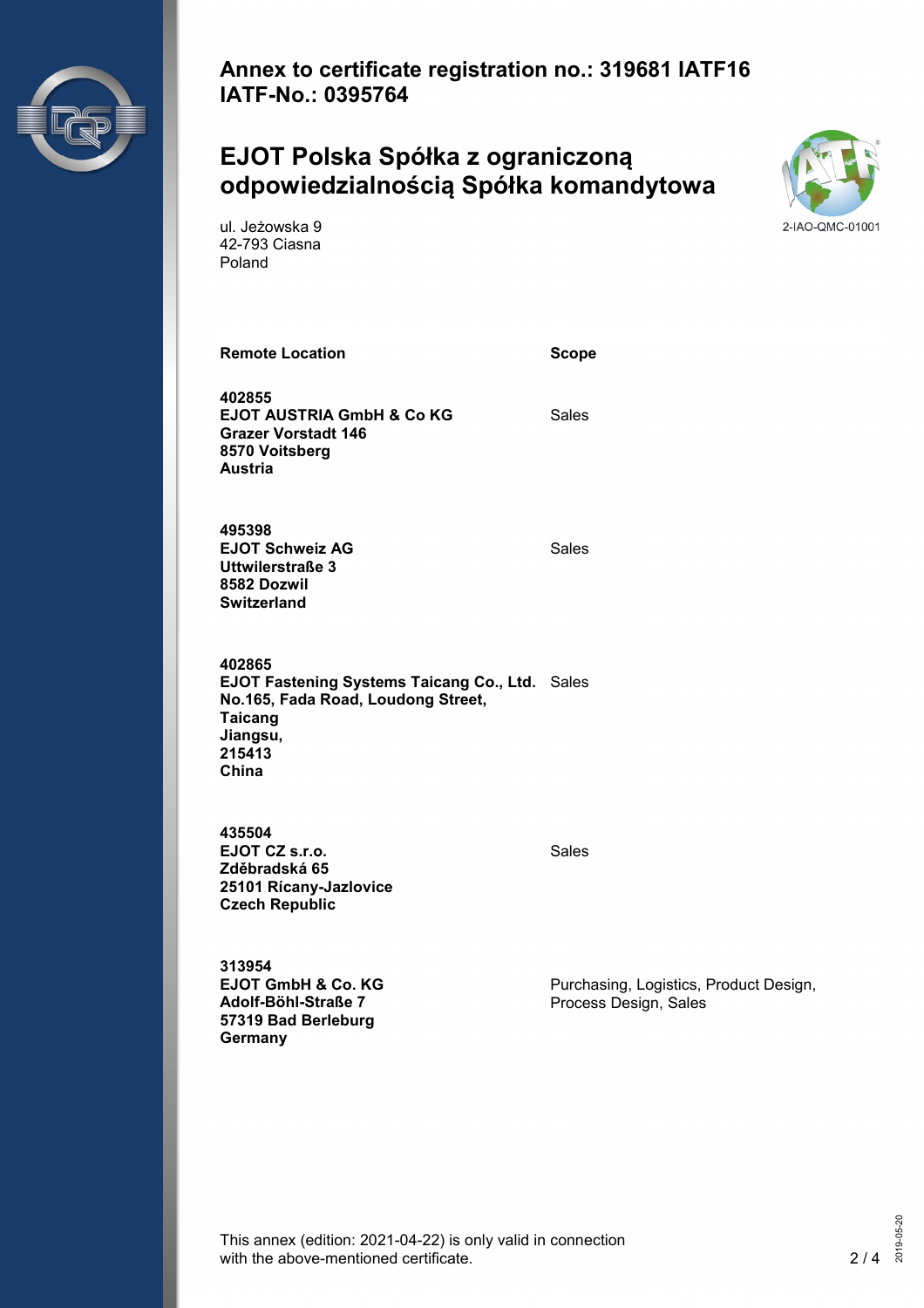

**Annex to certificate registration no.: 319681 IATF16 IATF-No.: 0395764**

### **EJOT Polska Spółka z ograniczoną odpowiedzialnością Spółka komandytowa**



ul. Jeżowska 9 42-793 Ciasna Poland

#### **Remote Location CONSIDERENT SCOPE**

**302825 EJOT Holding GmbH & Co. KG Im Herrengarten 1 57319 Bad Berleburg Germany**

Continuous Improvement, Information Technology, Internal Audit Management, Policy making, Purchasing, Quality System Management, Strategic planning, Supplier Management, Warranty management

**492227 EJOT GmbH & Co. KG Im Herrengarten 1 57319 Bad Berleburg Germany**

**402860 EJOT FRANCE SARL Z.I. rue du Climont 67220 Ville France**

**535985 EJOT Hungária Kft. Leshegy út 16 2310 Szigetszentmiklós Hungary**

Contract Review, Sales

Sales

Sales

**510979 EJOT S.A.S. di EJOT Tecnologie di fissaggio S.R.L. Via Marco Polo 16 35011 Campodarsego (PD) Italy**

Sales